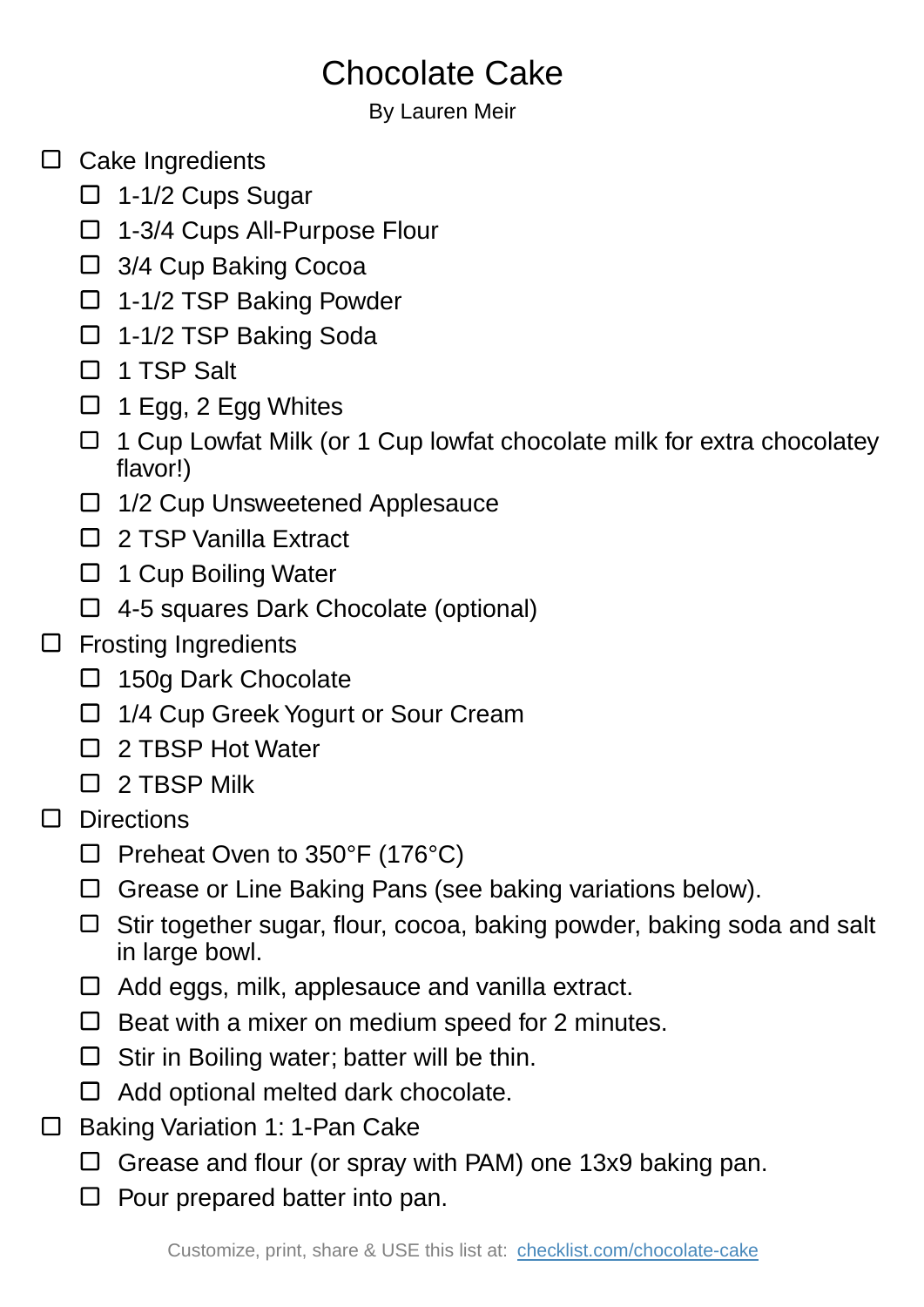- $\Box$  Bake 30-35 minutes or until toothpick inserted in the center comes out clean.
- $\Box$  Cool completely, and frost with frosting.
- Baking Variation 2: 2-Pan Layer Cake  $\Box$ 
	- $\Box$  Grease and flour (or spray with PAM) two 9-inch round baking pans.
	- $\Box$  Pour prepared batter into pans.
	- $\Box$  Bake 30-35 minutes or until toothpick inserted in the center comes out clean.
	- $\Box$  Cool about 10 minutes; transfer cakes from pans onto metal cooling rack.
	- $\Box$  Let stand until completely cool.
	- Frost both cakes with frosting Note: When frosting 2 cakes, you may need to double the frosting ;recipe.
- Baking Variation 3: 3-Pan Layer Cake  $\mathbb{R}^n$ 
	- $\Box$  Grease and flour (or spray with PAM) three 8-inch round baking pans.
	- $\Box$  Pour prepared batter into pans Note: You may need to bake ; separately ; if your oven can't ;accommodate ;all 3 cakes.
	- $\Box$  Bake 30-35 minutes or until toothpick inserted in the center comes out clean.
	- $\Box$  Cool about 10 minutes; transfer cakes from pans onto metal cooling rack.
	- $\Box$  Let stand until completely cool.
	- $\Box$  Frost all cakes with frosting Note: When frosting 3 cakes, you may need to double or triple the frosting ;recipe.
- Baking Variation 4: Bundt Cake  $\Box$ 
	- $\Box$  Grease and flour (or spray with PAM) a 12-cup Bundt pan or 2 smaller Bundt pans
	- $\Box$  Pour batter into prepared pan(s).
	- $\square$  Bake 50-55 minutes, or until inserted toothpick comes out clean.
	- $\Box$  Cool 15 minutes; transfer from pan to wire rack.
	- $\Box$  Cool completely and frost.
- Baking Variation 5: Cupcakes  $\Box$ 
	- $\Box$  Line 12-cup muffin tray with paper baking cups.
	- $\Box$  Fill cups 2/3 3/4 full of batter.
	- $\Box$  Bake 22-25 minutes, or until toothpick inserted into center of cupcakes comes out clean.